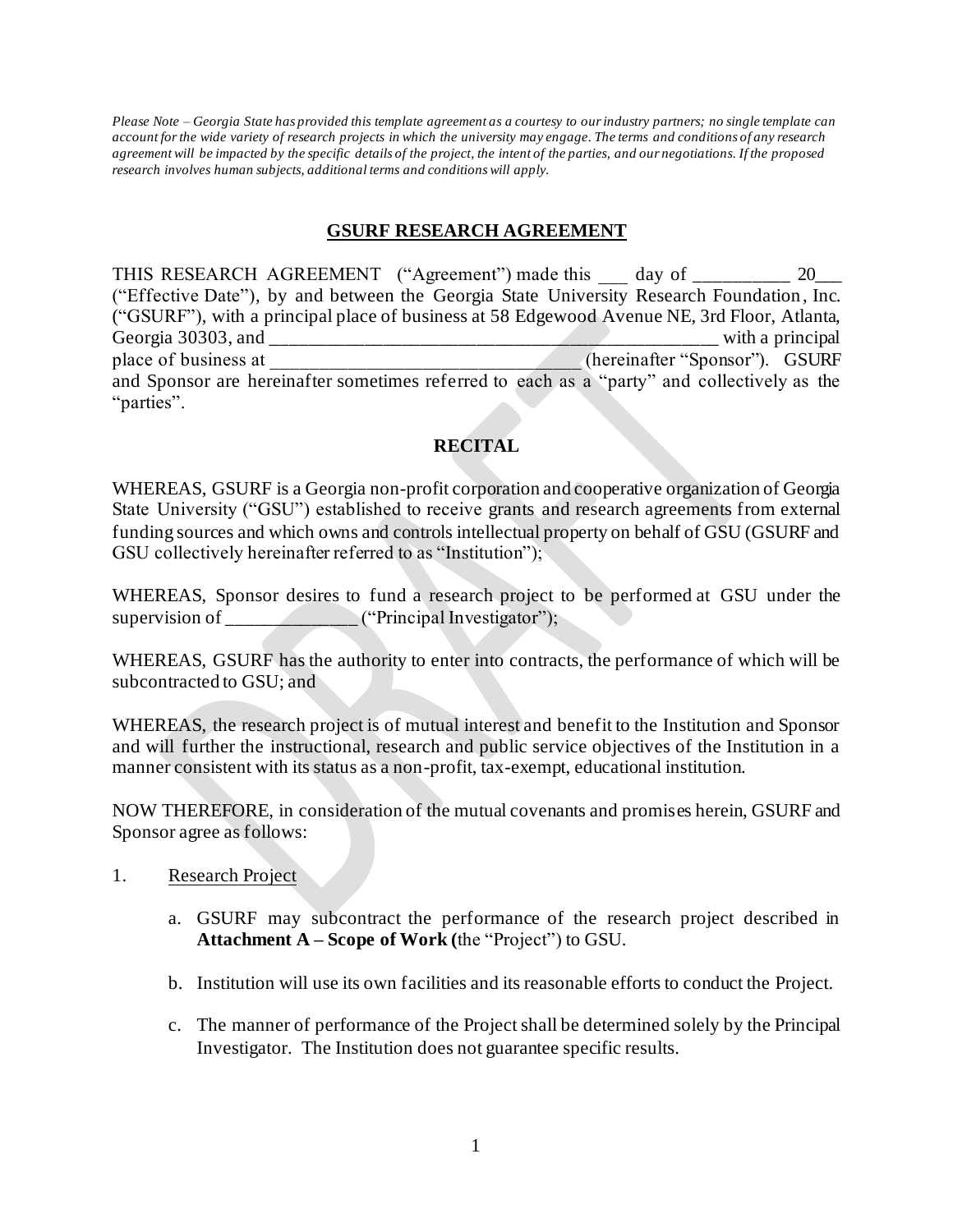- d. In the event that the Principal Investigator becomes unable or unwilling to continue the Project, and a mutually acceptable substitute is not available, Sponsor may terminate this Agreement upon sixty (60) days prior written notice to GSURF.
- e. Sponsor understands that Institution as a research university may be involved in similar research on behalf of itself and others. Institutionshall be free to continue such research provided that it is conducted separately from the Project, and Sponsor shall not gain any rights via this Agreement to other research.
- f. GSURF does not guarantee that any intellectual property will result from the Project or that any resulting intellectual property will be free of dominance by others' rights.

#### 2. Compensation

a. In consideration of the services performed pursuant to this Agreement, Sponsor shall pay GSURF an amount not to exceed \$*[insert agreed upon total project budget amount]*, as set forth in **Attachment B – Budget**, and which shall be paid as follows: *[insert agreed upon payment terms/schedule]*. Payments should be sent to the following address.

> Georgia State University Research Foundation, Inc. P.O. Box 3999 Atlanta, Georgia 30302-3999

- b. GSURF will invoice Sponsor according to the terms agreed to in Section 2.a. Sponsor shall pay invoices within thirty (30) days from the date of the invoice.
- c. GSURF shall be allowed to re-budget funds without prior written approval from Sponsor so long as such re-budgeting does not result in a modification to the Project and/or a change in the payments under this Agreement.
- d. GSURF shall retain title to all equipment purchased and/or fabricated by it with funds provided by Sponsor under this Agreement.
- e. The agreement is *[choose fixed price or cost reimbursable as applicable]*.
- f. If at any time GSURF determines that it will require additional funds for the completion of the Project, it shall notify Sponsor and provide an estimate of the additional amount necessary to complete the Project. Sponsor shall not be liable for any costs in excess of the amount set forth in Project Budget unless set forth in a written amendment to this Agreement signed by the authorized representatives of the Parties.
- g. Tax Payments. Sponsor acknowledges that GSURF is a non-profit entity and not subject to tax. All payments made to GSURF under this Agreement shall be made free and clear of any tax, withholding or other governmental charge or levy (other than taxes imposed on the net income of GSURF), all such non-excluded amounts being "Taxes." Should Sponsor be obligated by law to withhold any Taxes on such payments, the payment due hereunder shall be increased such that after the withholding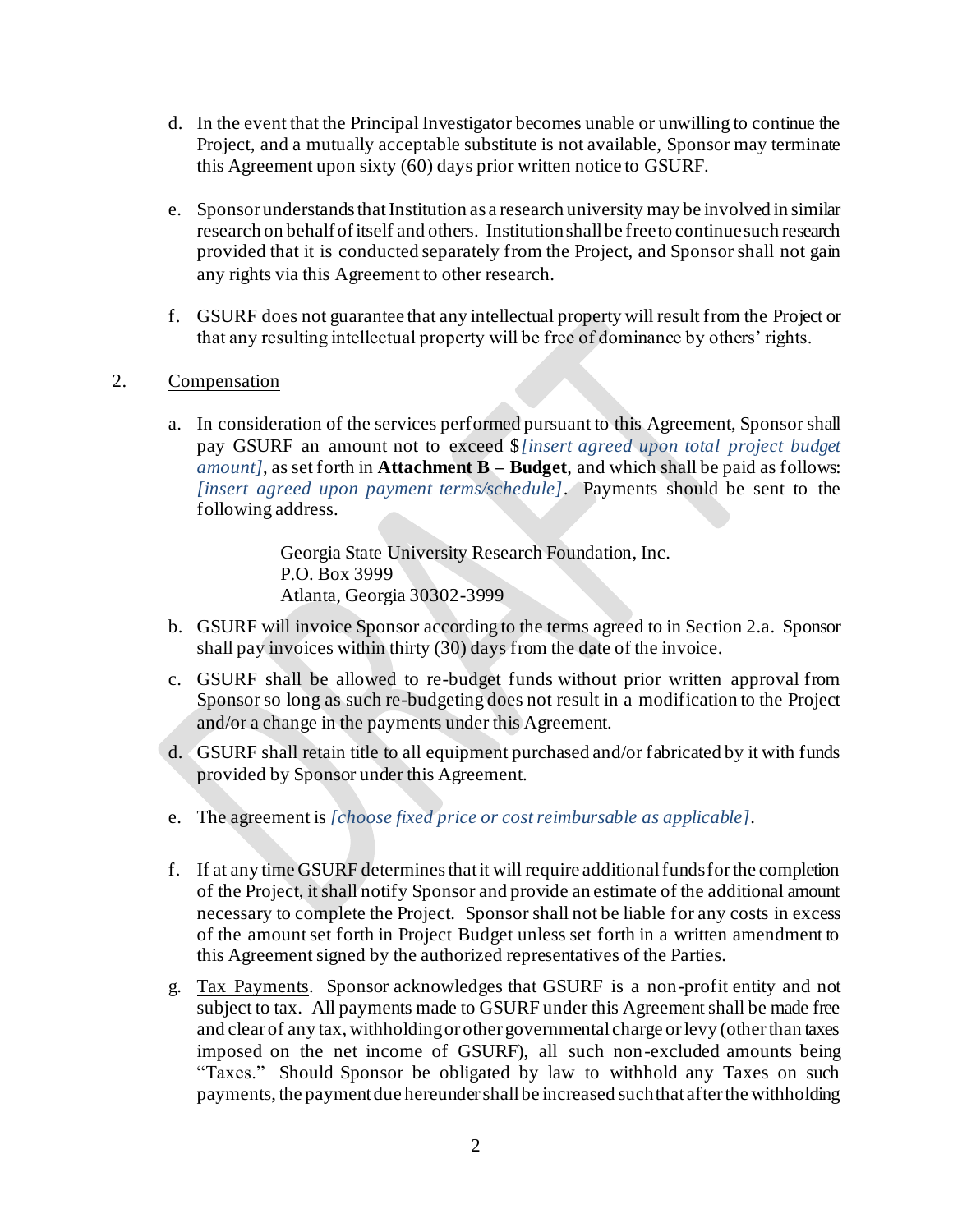of the appropriate amount GSURF receives the amount that would have been paid but for the Taxes withheld. Should GSURF be obligated to pay such Taxes, and such Taxes were not satisfied by way of withholding, Sponsor shall promptly reimburse GSURF for such payment, in an amount such that after the payment of the Taxes, GSURF has received the same amount that it would have received had such Taxes not been payable.

- 3. Publicity. Sponsor shall not use the name of GSURF or Georgia State University ("GSU"), the Board of Regents of the University System of Georgia, or any person performing the Project, in any publicity, advertising, or news release without the prior written approval of an authorized representative of GSURF. GSURF shall not use the name of Sponsor or any employee of Sponsor in any publicity, advertising, or news release, without the prior written approval of Sponsor. As an exception to the foregoing, GSURF shall have the right to i) acknowledge in scientific publications and presentations the support provided by Sponsor for the research performed under this Agreement, and ii) reference the Sponsor and existence of this Agreement, but not the details of the Agreement, if required to do so as part of a reporting obligation, and (iii) otherwise publish and disclose information about any Project subject to the limitations in Sections 5 and 6 herein.
- 4. Reports and Conferences. During the time period during which the Project is being performed, GSURF agrees to make representatives of the persons performing the Project available to meet with representatives of Sponsor at times mutually agreed upon to discuss the Project. GSURF agrees to have a final written report of the Project submitted to Sponsor no later than forty-five (45) days after the earlier of the termination of this Agreement or the completion of the Project.

#### 5. Publication and Academic Rights.

a. Sponsor recognizes that a primary objective of research conducted by Institution is the generation and dissemination of knowledge to benefit the public. The results of the Project may be publishable and the parties agree that the Principal Investigator and other persons performing the Project shall be permitted to present at symposia and professional meetings and to publish in journals, theses, or dissertations, or otherwise of their own choosing. In order that Sponsor may (i) assess the patentability of any invention described in the material, and (ii) review the material for Confidential Information provided by the Sponsor, GSURF will submit any proposed publication materials to Sponsor for review and comment at least thirty (30) days prior to planned submission of such proposed publication. Sponsor will notify GSURF within thirty  $(30)$  days of receipt of such materials whether they (i) describe any Invention(s) subject to the parties' rights under Sections 7 and 8 or (ii) contain Sponsor Confidential Information. Upon notice, GSURF shall remove Sponsor Confidential Information from the proposed publication and may agree to delay submission of the publication for up to thirty (30) days to allow for the parties to seek patent protection for such invention or discovery. In all cases, GSURF shall have the final authority to determine the scope and content of any publications.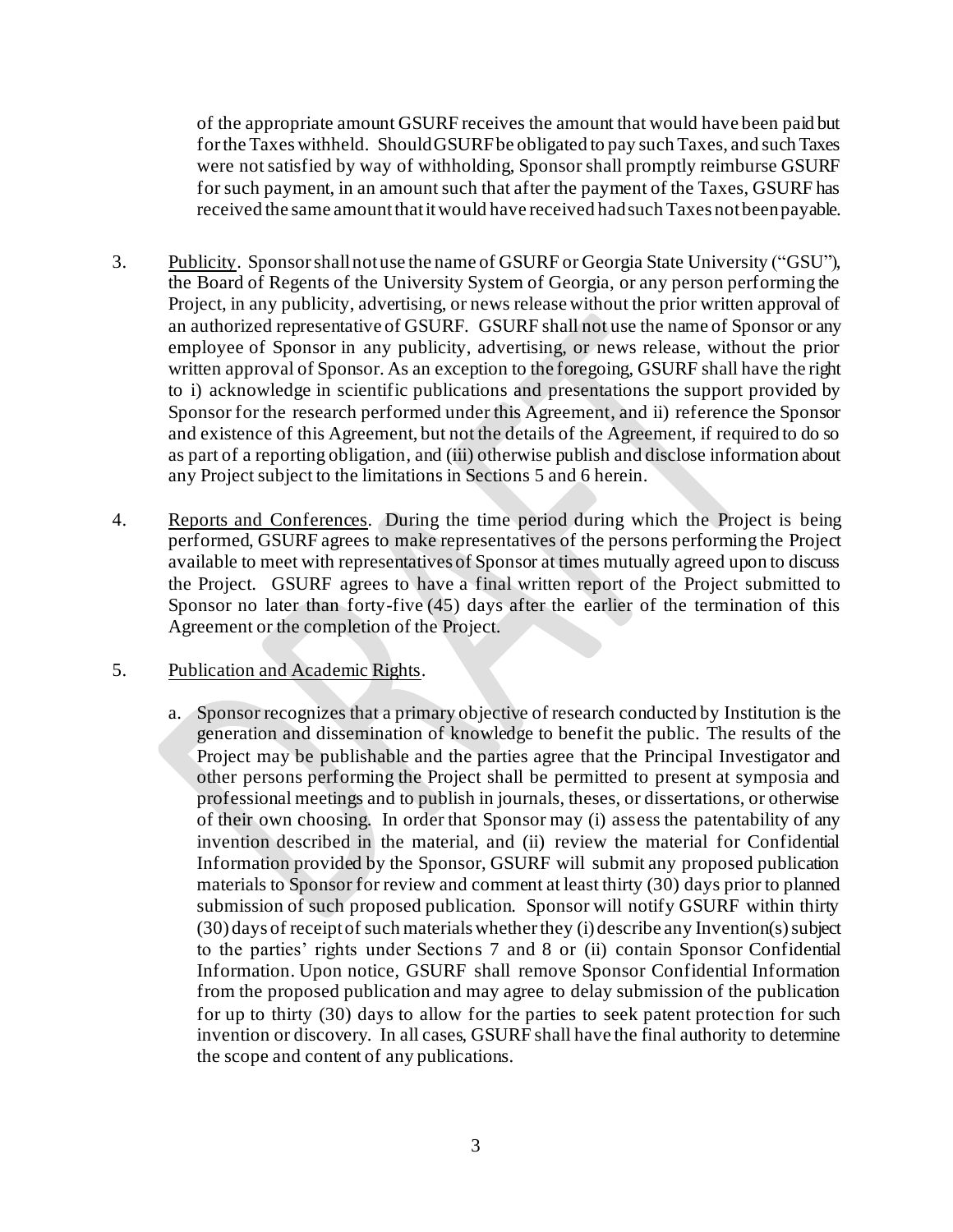- b. The Principal Investigator and other persons performing the Project may discuss the Project with other individuals for scientific or research purposes but shall not reveal Sponsor's Confidential Information (as defined in Section 6).
- c. Should the parties agree that Sponsor will lead publication efforts, Sponsor agrees to (i) determine authorship of such publication in accordance with generally accepted principles for scholarly publications, (ii) provide Institution an opportunity to review and comment in advance of publication similar to that given to Sponsor in 5.a. above, and (iii) refer to Institution as a research location in any publication.
- 6. Confidential Information. The parties may wish to disclose confidential information to each other in connection with work contemplated by this Agreement ("Confidential Information") which shall be in writing and marked "Confidential." If Confidential Information is disclosed orally, it must be identified as confidential at the time of disclosure, and shall thereafter be reduced to writing within thirty (30) days, and clearly marked as "Confidential." To the extent permitted by law, each party will use reasonable efforts to prevent the disclosure of the other party's Confidential Information to third parties for a period of three (3) years from receipt, provided that the recipient party's obligation shall not apply to information that:
	- i. is already in the recipient party's possession at the time of disclosure;
	- ii. is or later becomes part of the public domain through no fault of the recipient party;
	- iii. is received from a third party having no obligation of confidentiality to the disclosing party;
	- iv. is independently developed by the recipient party; or
	- v. is required by law or regulation to be disclosed.

In the event that information is required to be disclosed pursuant to subsection  $(v)$ , the party required to make disclosure shall notify the other to allow the party to assert whatever exclusions or exemptions may be available to it under such law or regulation.

#### 7. Patents and Copyrights.

a. Definitions.

"Background Intellectual Property" means any Invention(s), intellectual property rights (including patent applications, patents, extensions, trademarks, copyrights and/or rights in non-public information), results, or data (i) owned by a party prior to the Effective Date, or (ii) developed, invented, created, generated, collected, or obtained by a party independent of the Project performed pursuant to this Agreement and without reliance upon or use of the other party's Confidential Information.

"Invention(s)" means any improvement, design, invention, or discovery that is or may be patentable or otherwise protectable under applicable US laws, including copyrightable works.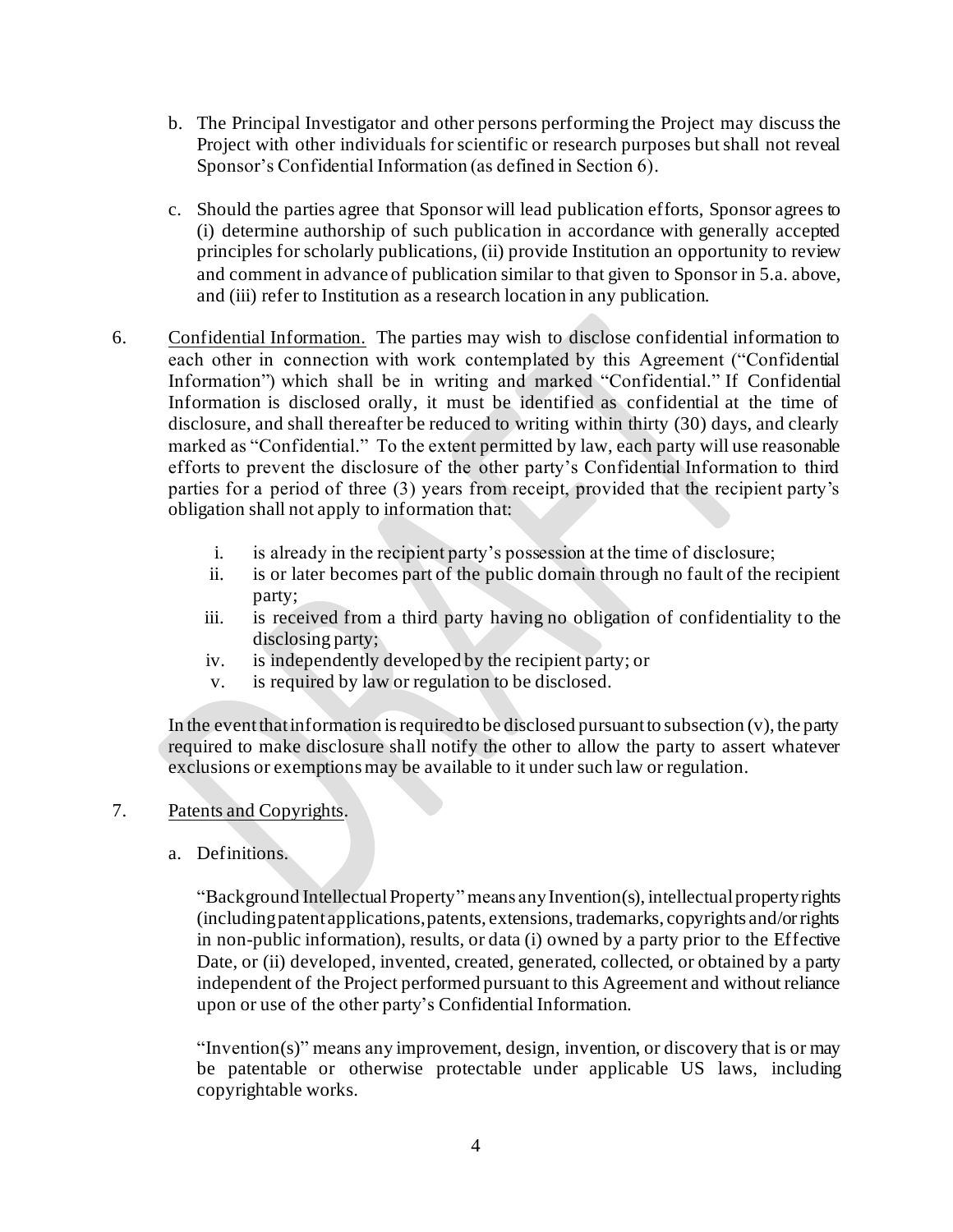"Project Invention(s)" means any Invention(s) that are conceived, created, and reduced to practice resulting from the Project.

- b. Except as needed to conduct the Project during the Term, no rights or licenses to either party's Background Intellectual Property are transferred or granted as part of this Agreement.
- c. All right and title to Project Invention(s) made solely by employees of Sponsor shall belong to Sponsor and such Inventions shall not be subject to the terms and conditions of this Agreement. All right and title to Project Invention(s)made solely by one or more employees of Institution or made using Institution facilities ("Institution Project Invention(s)") shall belong to GSURF. All right and title to Project Invention(s) made jointly by one or more employees of the Institution and Sponsor ("Joint Project Invention(s)") shall be owned jointly between GSURF and Sponsor.
- d. Upon receipt by its Office of Technology Transfer & Commercialization, GSU will promptly and fully disclose in writing to Sponsor any Institution Project Invention(s) or Joint Project Invention(s). Sponsor shall promptly and fully disclose to Institution any Joint Project Invention(s) as it is made aware. Sponsor may at its discretion request GSURF file patent applications covering Institution Project Invention(s) or Joint Invention(s) and Sponsor shall reimburse GSURF for all costs associated with the preparation, prosecution, and maintenance of such patent applications. GSURF shall keep Sponsor informed as the prosecution and maintenance of the patent applications and shall provide or cause counsel to provide Sponsor with copies of related patent correspondence. Inventorship shall be determined in accordance with US patent law and ownership of such patent applications shall follow inventorship. If Sponsor, (i) elects not to request GSURF to file for patent protection, or (ii) at any time fails to make timely reimbursement for costs associated with maintaining and prosecuting a patent application for which it requested GSURF to file, then GSURF shall have a right, but no obligation to pursue protection or continue prosecution and maintenance for any Institution Project Invention(s) or Joint Project Invention(s) at its own discretion and with no obligations to Sponsor.
- e. GSU investigators, including the Principal Investigator, own copyright in their scholarly works. Scholarly works resulting from the Project are not subject to the terms of this Section.
- 8. Grant of Rights. Provided Sponsor has paid GSURF the full costs associated with the Project and subject to the preexisting rights of any third party, including without limitation the US government, GSURFgrants to Sponsor,(i) a non-exclusive license to use GSURF's rights in any Project Invention(s) for internal research and development purposes, and (ii) an option to negotiate, at its discretion a non-exclusive or exclusive license for commercial purposes in the Sponsor's field of business. Such option shall extend from the date Sponsor is notified of a Project Invention by GSURF and extend for six (6) months (the "Option Period"). Sponsor may execute its option at any time during the Option Period by providing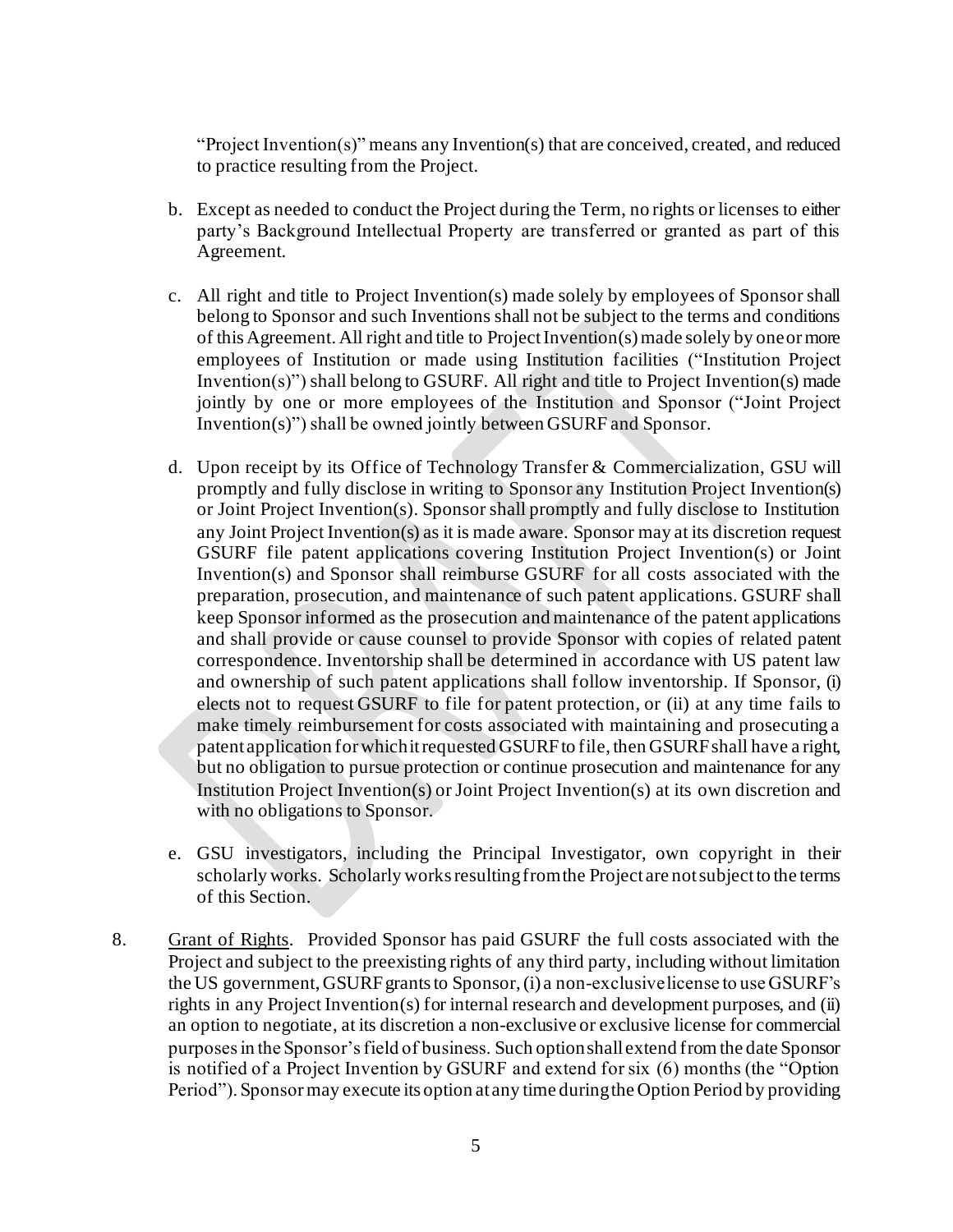written notice to GSURF and the parties will then negotiate in good faith a non-exclusive or exclusive license agreement (as applicable) for up to six (6) months (the "Negotiation Period"). If the parties are unable to reach a definitive agreement by the completion of the Negotiation Period, then subject to the non-exclusive license granted in (i) above, GSURF shall be free to license its rights in the Project Invention(s) with no further obligations to Sponsor. In all cases, GSURF reserves a right on behalf of Institution and their research collaborators to use Project Invention(s) for research, academic, and scholarly purposes.

- 9. Liability. Sponsor agrees to indemnify and hold harmless GSURF, GSU, the Board of Regents of the University System of Georgia, the Principal Investigator and others involved in the Project from any liability, loss or damage (including, but not limited to, legal expenses and attorneys' fees) that may be suffered as a result of claims, demands, costs or judgments against them arising out of the activities to be carried out pursuant to the obligations of this Agreement, including but not limited to (i) the use by Sponsor of the results obtained from the activities performed by Institution, and (ii) any right or license granted to Sponsor.
- 10. Independent Contractor. For the purposes of this Agreement and all services to be provided hereunder, the parties shall be, and shall be deemed to be, independent contractors and not agents or employees of the other party. Neither party shall have authority to make any statements, representations, or commitments of any kind or to take any action which shall be binding on the other party, except as may be expressly provided herein or authorized in writing.
- 11. Term and Termination.
	- a. The term of this Agreement shall commence on \_\_\_\_\_\_\_\_\_, 20\_\_ and terminate on . 20<sub>\_\_\_</sub>. This Agreement may be renewed under mutually agreeable terms and conditions which are agreed to in writing by both parties.
	- b. Either party may terminate this Agreement for any reason upon ninety (90) days prior written notice to the other.
	- c. In the event that either party shall be in default of its material obligations under this Agreement and shall fail to remedy such default within sixty (60) days after receipt of written notice thereof, this Agreement shall terminate upon expiration of the sixty (60) day period.
	- d. Termination or cancellation of this Agreement shall not affect the rights and obligations of the parties accrued prior to termination. Upon termination, Sponsor shall pay GSURF for all services properly rendered, monies properly expended, and non-cancelable commitments by the GSURF through the date of termination.
	- e. If the Project involves human subjects, GSURFmay terminate this Agreement upon oral notice (promptly followed by written notice) to Sponsor if Institution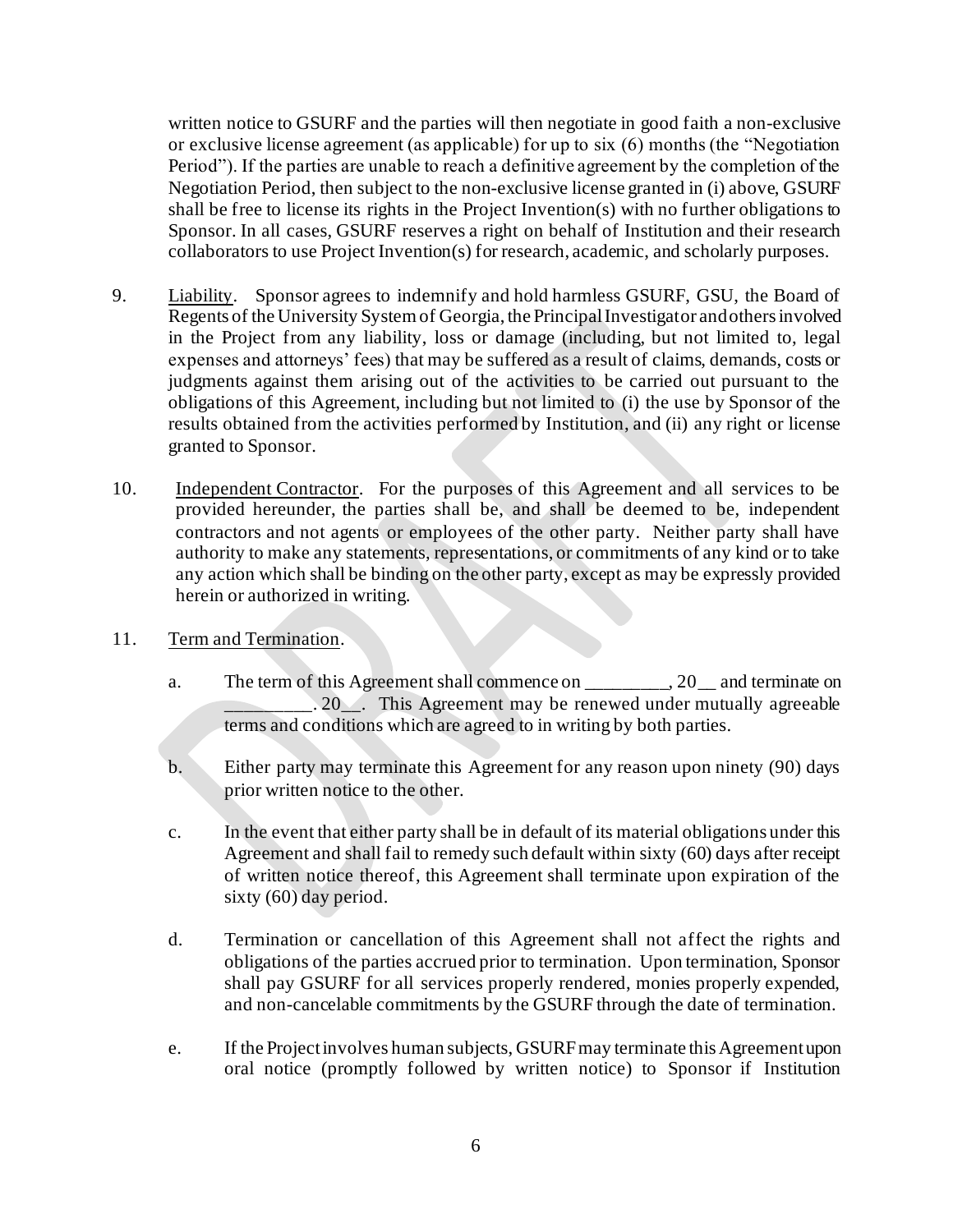determines that termination of the Project is necessary for the safety of the Project subjects.

- f. Any provisions of this Agreement which by their nature extend beyond termination shall survive such termination.
- 12. Notice. All notices to a party hereunder shall sent by hand delivery, private shipping service (e.g. FedEx or UPS) with delivery confirmation, or certified or registered U.S. mail with delivery confirmation, to the address of such party as indicated below. All notices shall be deemed effective only upon receipt. Any notice given by registered or certified mail, return receipt requested, addressed in the case of GSURF to:

Georgia State University Research Foundation, Inc. Attn: University Research Services and Administration P. O. Box 3999 Atlanta, Georgia 30302-3999

With copy to:

Georgia State University Office of Legal Affairs Attn: University Counsel P.O. Box 3987 Atlanta, GA 30302-3987

Notices given by courier or other express service shall be addressed in the case of GSURF to:

> Georgia State University Research Foundation, Inc. Attn: University Research Services & Administration 58 Edgewood Avenue NE, 3rd Floor Atlanta, Georgia 30303

With copy to:

Georgia State University Office of Legal Affairs Attn: University Counsel 100 Auburn Ave. NE, Suite 315 Atlanta, GA 30303

or in the case of Sponsor to: Programmatic Contact: Name: Address: Phone: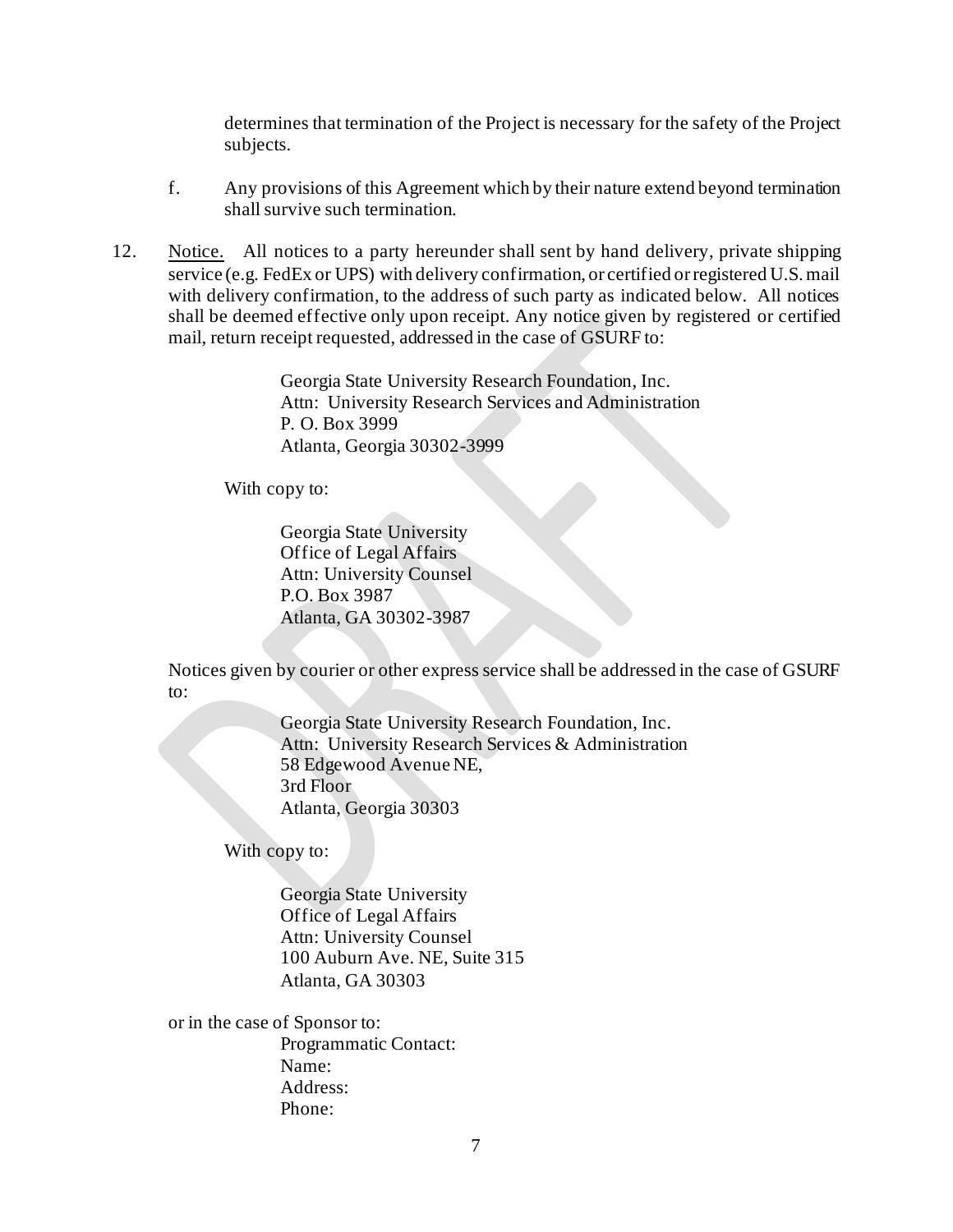Email:

Administrative Contact (Contractual): Name: Address: Phone: Email: Financial Contact (Invoicing): Name: Address: Phone: Email:

or at such other addresses as may be given from time to time in accordance with the terms of this notice provision.

13. Results of Project. Institution will conduct the Project in accordance with generallyaccepted professional standards of workmanship and effort at a quality comparable to research performed at major public and private research universities within the United States. Sponsor understands that all research is experimental in nature and that the outcome of the Project is inherently uncertain and unpredictable. Sponsor agrees and acknowledges that Institution has not made and does not make any representation, guarantee or warranty, express or implied, regarding the results of the Project. INSTITUTION MAKES NO WARRANTIES, EXPRESS OR IMPLIED, INCLUDING WARRANTIES OF MERCHANTABILITY OR FITNESS FOR A PARTICULAR PURPOSE, AND HEREBY DISCLAIMS ALL SUCH WARRANTIES AS TO ANY MATTER WHATSOEVER INCLUDING, WITHOUT LIMITATION, WARRANTIES WITH RESPECT TO: (i) THE PROJECT AND ANY RESULTS OF THE PROJECT; (ii) DATA, REPORTS, INFORMATION OR RESEARCH PROVIDED BY EITHER INSTITUTION OR SPONSOR; AND (iii) ANY INVENTION OR PRODUCT, OR OWNERSHIP THEREOF, WHETHER TANGIBLE OR INTANGIBLE, TESTED, CONCEIVED, DISCOVERED, OR DEVELOPED IN THE PROJECT OR IN CONNECTION WITH CONDUCTING THE PROJECT UNDER THIS AGREEMENT.

#### 14. Export Controls.

- a. Each party acknowledges that any information or materials provided by the other under this Agreement may be subject to U.S. export control laws and regulations, including the International Traffic in Arms Regulations ("ITAR", 22 CFR Chapter 1, Subchapter M, Parts 120-130), Export Administration Regulations ("EAR", 15 CFR Chapter VII, Subchapter C, Parts 730-774), and Assistance to Foreign Atomic Energy Activities (10 CFR Part 810); each party agrees to comply with all such laws.
- b. Sponsor acknowledges that GSU is an institution of higher education and has many students, faculty, staff, and visitors who are foreign persons, and that GSU intends to conduct the Project as fundamental research under the export control regulations, such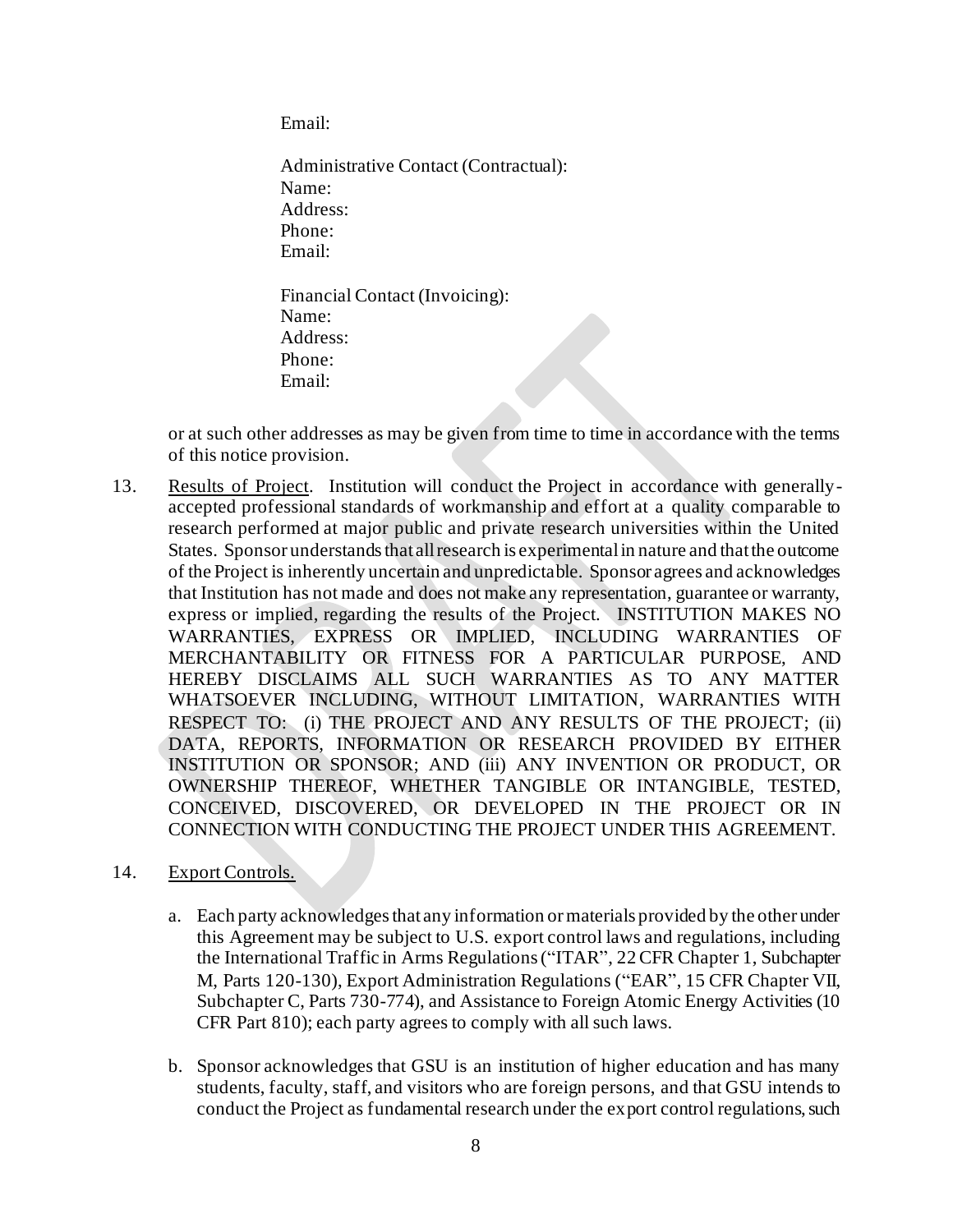that the results generated by GSU qualify as "public domain" under ITAR Parts  $120.10(a)(5)$  and  $120.11$  or "publicly available" under EAR Parts 734.3 (b)(3) and 734.8(a and b). Sponsor will not knowingly disclose, and will use commercially reasonable efforts to prevent disclosure to GSURF or GSU of any information (i) subject to ITAR controls, (ii) in the Commerce Control List of the EAR, or (iii) in Restricted Data or Sensitive Nuclear Technology as set forth in 10 CFR Part 810. If for the purposes of the Project Sponsor intends to disclose export-controlled information to GSURF or GSU, Sponsor will not disclose such information to GSURF or GSU unless and until a plan for transfer, use, dissemination and control of the information has been approved by GSU's Export Control Officer.

- c. In the event Sponsor inadvertently discloses export-controlled information or breaches this Section, any deadlines contemplated by Attachment A will be adjusted based on the time it takes to address the disclosure.
- d. All notices from Sponsor provided pursuant to this Section shall be given by registered or certified mail, return receipt requested, addressed to:

Georgia State University Office of Legal Affairs Attention: Export Control Officer P.O. Box 3987 10 Park Place South, Suite 510 Atlanta, GA 30302-3987

#### 15. Miscellaneous.

- a. This Agreement may not be assigned by either party without the prior written consent of the other party. As an exception to the foregoing, Sponsor's consent shall not be require for GSURF to assign any or all of its rights and obligations under this Agreement to GSU.
- b. If any provision of this Agreement is held to be unenforceable for any reason, that unenforceability shall not affect the enforceability of any other provision of this Agreement, and the Parties shall negotiate in good faith to substitute an enforceable provision with similar terms.
- c. This Agreement may be executed in two (2) or more counterparts, each of which is deemed an original, but all of which together constitutes one instrument.
- d. The Section and Article headings in this Agreement are for reference only, and shall not affect the interpretation or meaning of any provision of this Agreement.
- e. Unless otherwise specified, this Agreement and its Attachments embody the entire understanding between GSURF and Sponsor with respect to the Project, and any prior or contemporaneous representations, either oral or written, are hereby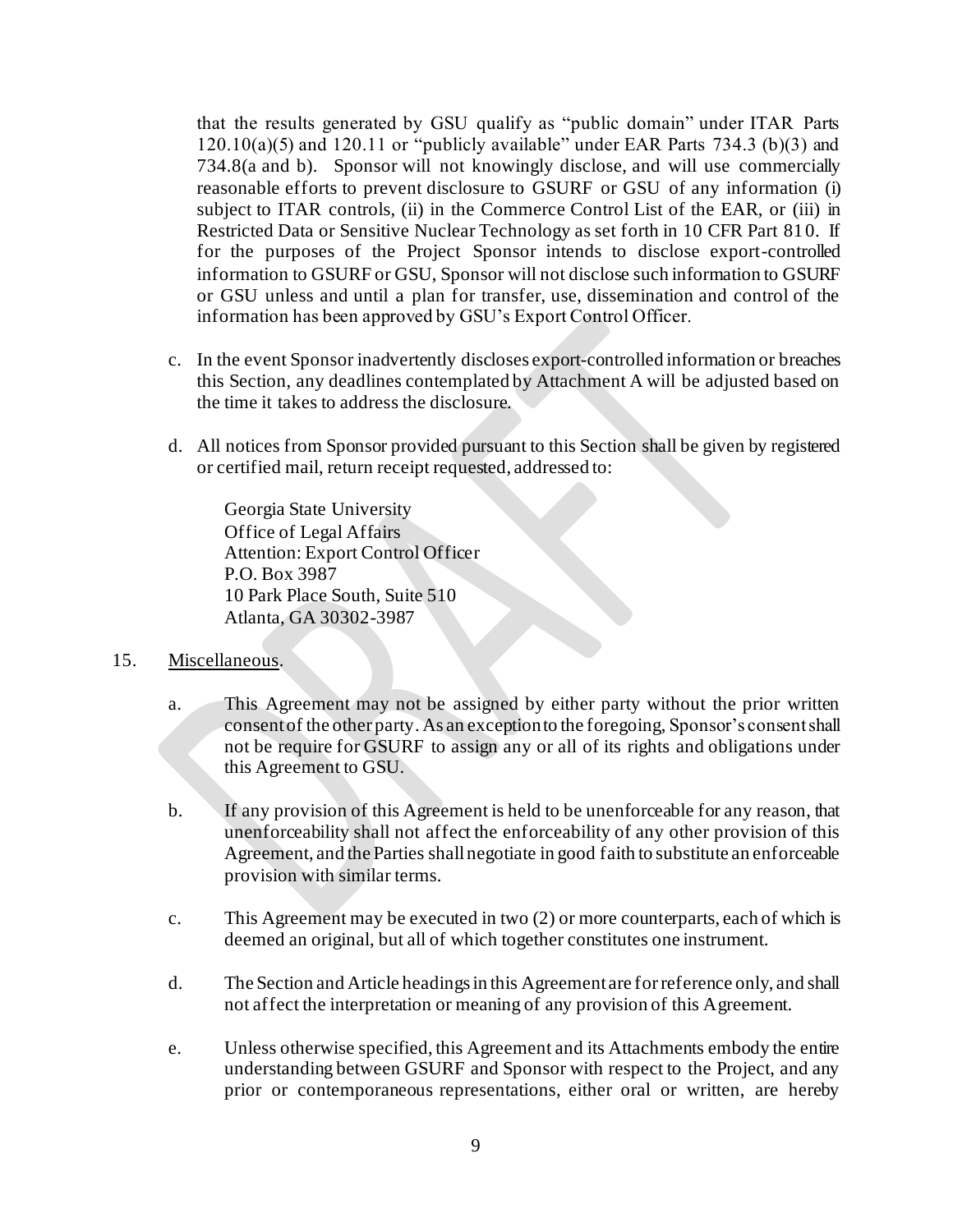superseded. No amendments or changes to this Agreement, including, without limitation, changes to the scope of the Project, period of performance or budget, shall be effective unless made in writing and signed by authorized representatives of the parties.

f. This Agreement shall be governed by, construed, and enforced in accordance with the laws of the State of Georgia without regard to conflict of law principles. The parties agree that only state and federal courts in Atlanta, Georgia, U.S.A. shall have jurisdiction and venue to hear and decide any controversy or claim between the parties arising under or relating to this Agreement.

[Signature page follows]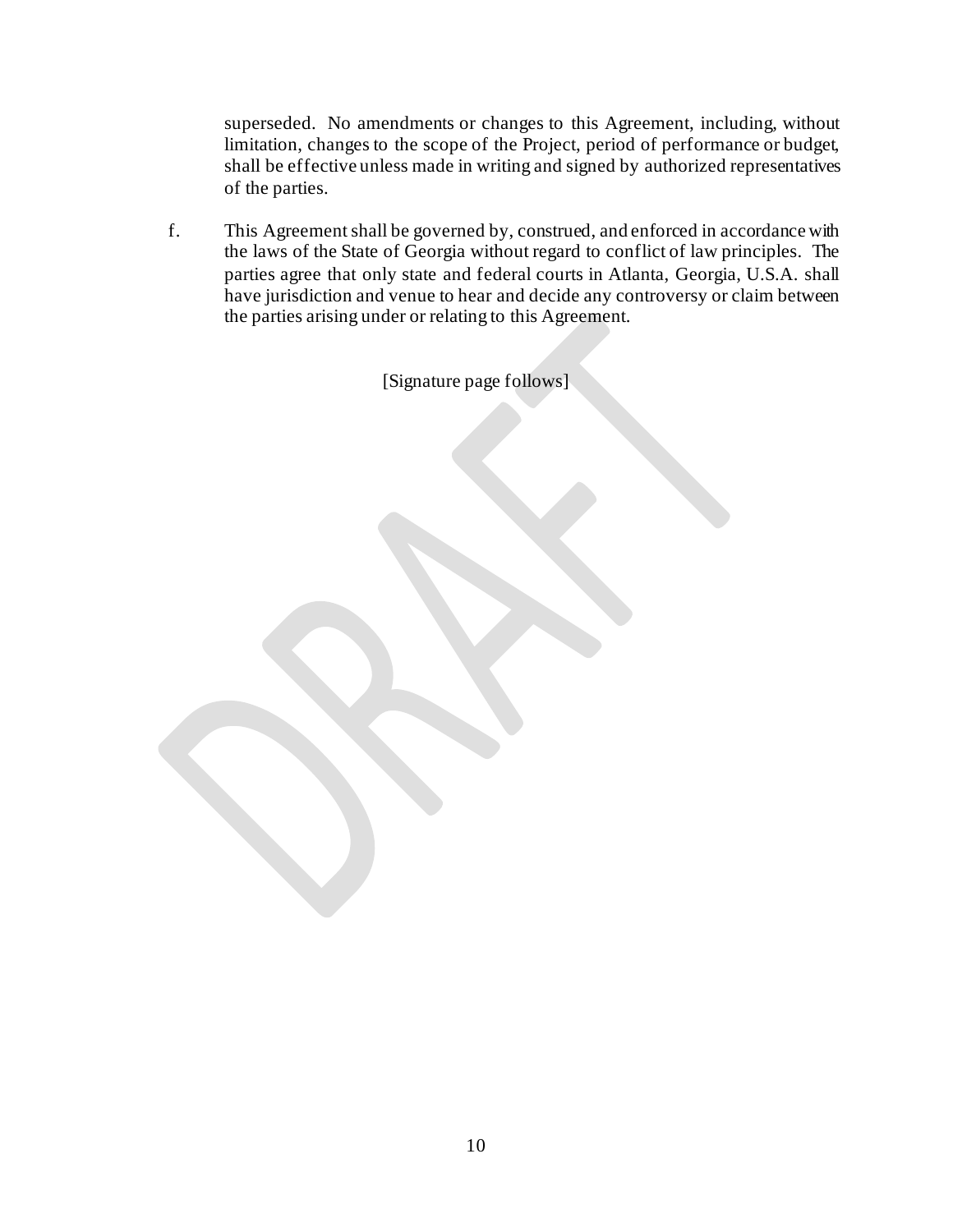IN WITNESS WHEREOF, the parties have caused this Agreement to be executed by their duly authorized representatives.

| <b>Georgia State University</b><br><b>Research Foundation, Inc.</b> | [Sponsor]           |
|---------------------------------------------------------------------|---------------------|
| Signature                                                           | Signature           |
| Printed Name                                                        | <b>Printed Name</b> |
| Title                                                               | Title               |
| Date                                                                | Date                |
|                                                                     |                     |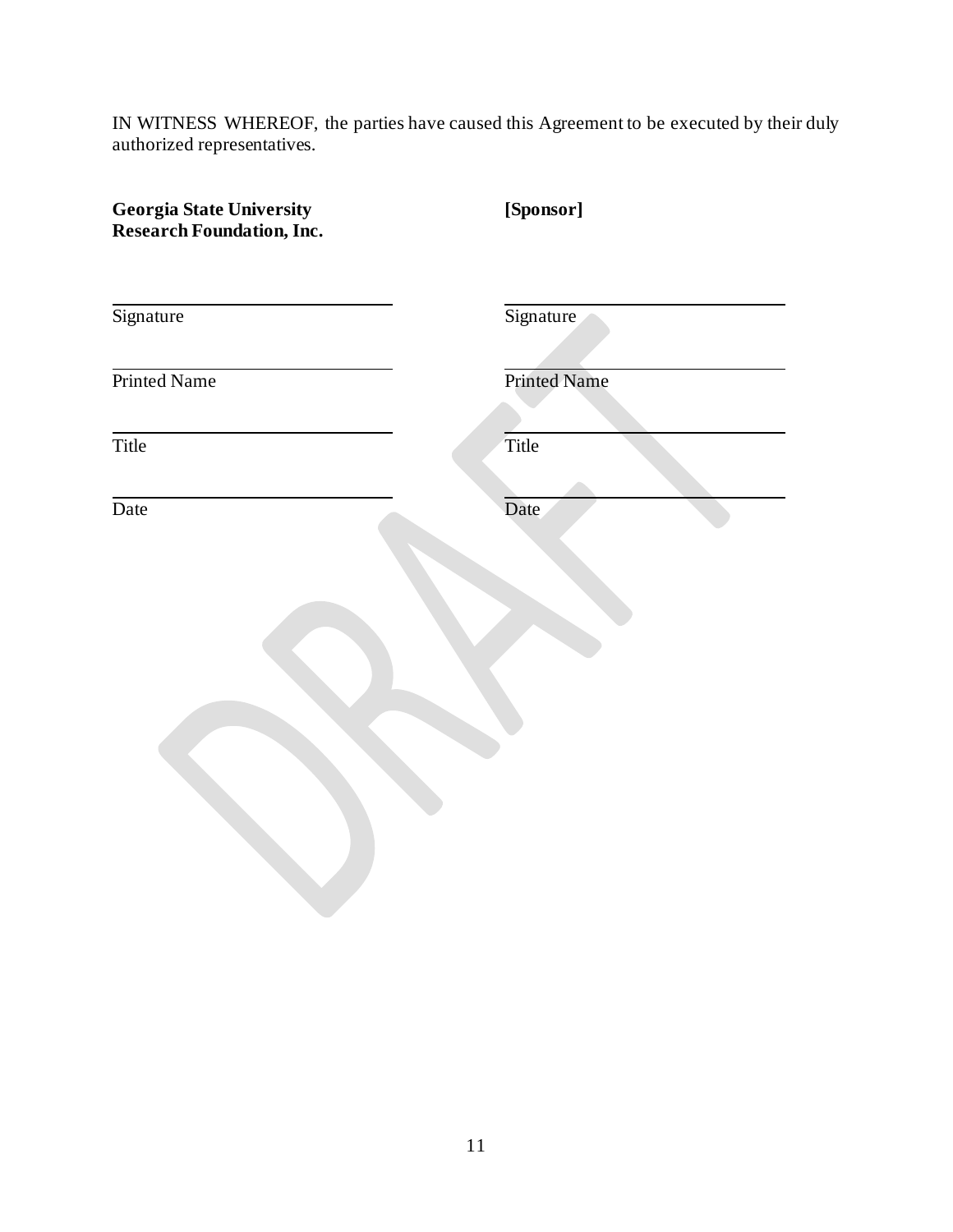## **Attachment A – Scope of Work**